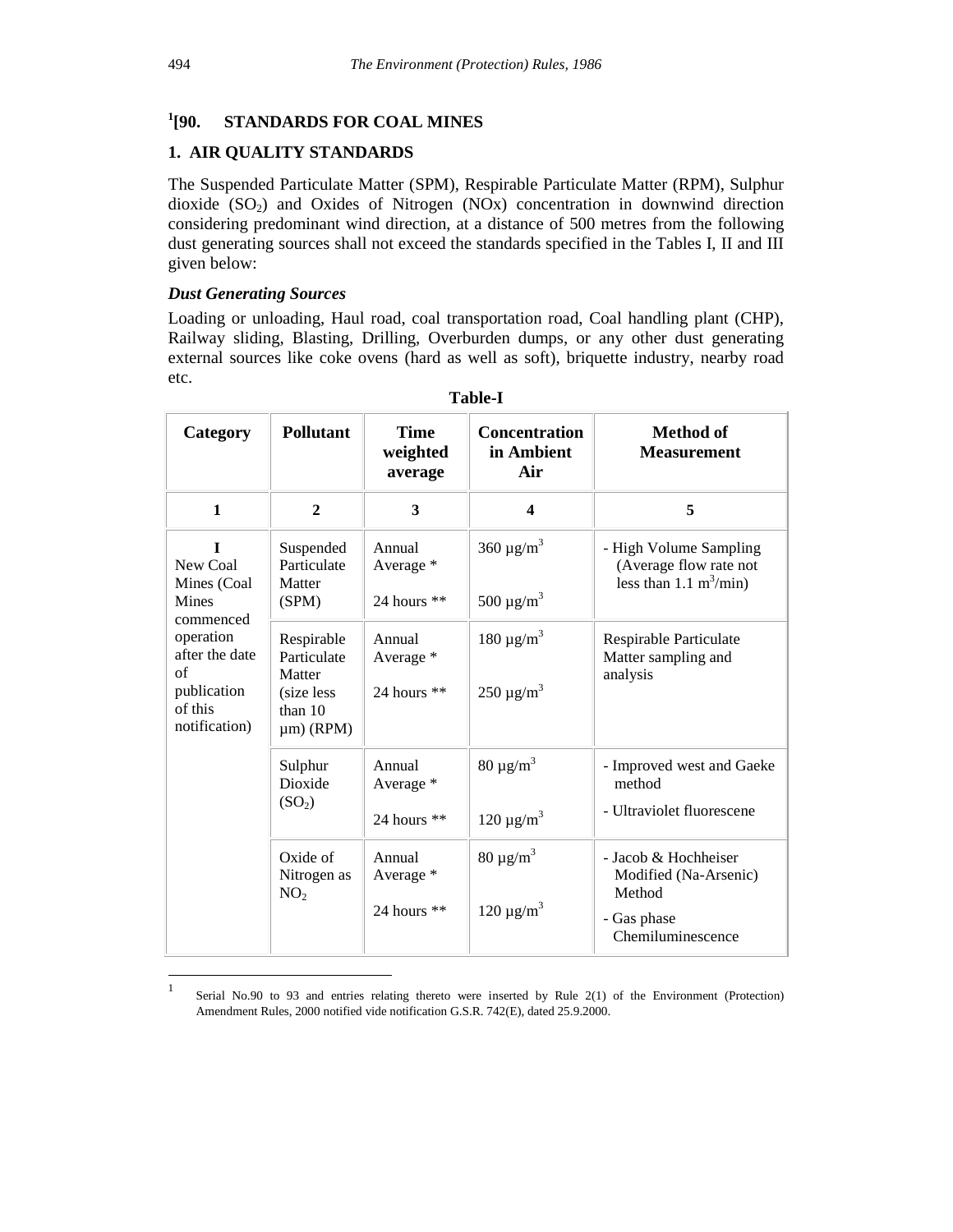# **Table-II**

| Category                                                                                                                                | <b>Pollutant</b>                                                                   | <b>Time</b><br>weighted<br>average   | <b>Concentration</b><br>in Ambient<br>Air                | <b>Method of</b><br><b>Measurement</b>                                                                   |
|-----------------------------------------------------------------------------------------------------------------------------------------|------------------------------------------------------------------------------------|--------------------------------------|----------------------------------------------------------|----------------------------------------------------------------------------------------------------------|
| $\mathbf{1}$                                                                                                                            | $\overline{2}$                                                                     | 3                                    | $\boldsymbol{4}$                                         | 5                                                                                                        |
| $\mathbf{I}$<br>Existing coal<br>fields/mines<br>given below:                                                                           | Suspended<br>Particulate<br>Matter<br>(SPM)                                        | Annual<br>Average *<br>24 hours $**$ | 430 $\mu$ g/m <sup>3</sup><br>600 $\mu$ g/m <sup>3</sup> | - High Volume<br>Sampling<br>(Average flow rate<br>not less than 1.1<br>$m^3/minute$ )                   |
| Karanpura,<br>Ramgarh,<br>Giridih,<br>Rajhara,<br>Wardha.<br>Nagpur,<br>Silewara, Pench                                                 | Respirable<br>Particulate<br>Matter<br>(size less)<br>than 10<br>$\mu$ m)<br>(RPM) | Annual<br>Average *<br>24 hours $**$ | $215 \mu g/m^3$<br>300 $\mu$ g/m <sup>3</sup>            | Respirable<br>Particulate Matter<br>sampling and<br>analysis                                             |
| Kanhan,<br>Patharkhera,<br>Umrer, Korba,<br>Chirimiri,<br>Central India                                                                 | Sulphur<br>Dioxide<br>(SO <sub>2</sub> )                                           | Annual<br>Average *<br>24 hours **   | $80 \mu g/m^3$<br>120 $\mu$ g/m <sup>3</sup>             | 1. Improved west and<br>Gaeke method<br>2. Ultraviolet<br>fluorescene                                    |
| Coalfields,<br>(including<br>Baikunthpur,<br>Bisrampur),<br>Singrauli, Ib<br>Valley,<br>Talcher,<br>Godavary<br>Valley and any<br>other | Oxide of<br>Nitrogen as<br>NO <sub>2</sub>                                         | Annual<br>Average *<br>24 hours $**$ | 80 $\mu$ g/m <sup>3</sup><br>$120 \mu g/m^3$             | 1. Jacob $&$<br>Hochheiser<br>Modified (Na-<br>Arsenic) Method<br>2. Gas phase<br>Chemilumine-<br>scence |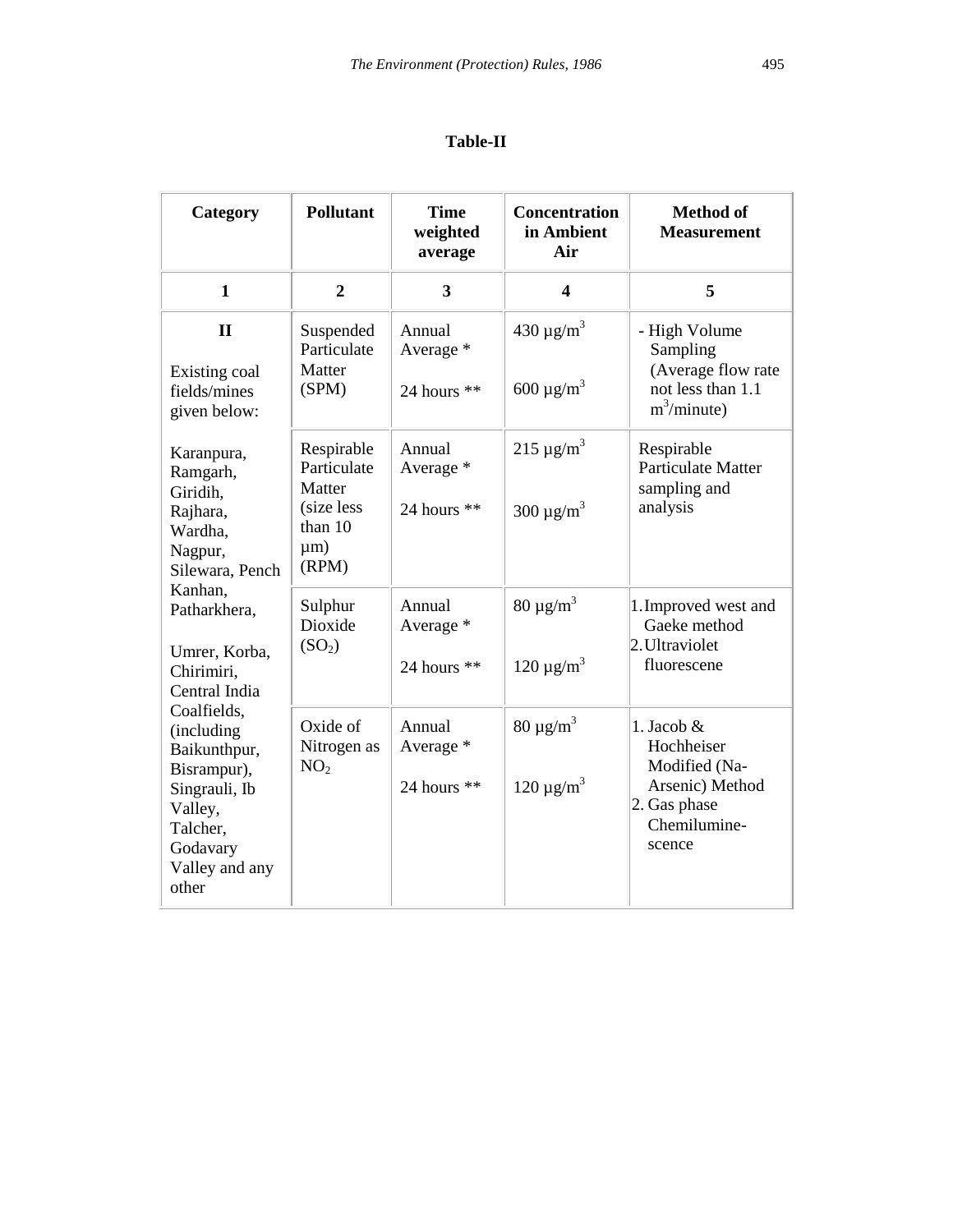| Category                                                               | <b>Pollutant</b>                                                                  | <b>Time</b><br>weighted<br>average              | <b>Concentration</b><br>in Ambient<br>Air                | <b>Method</b> of<br><b>Measurement</b>                                                                      |
|------------------------------------------------------------------------|-----------------------------------------------------------------------------------|-------------------------------------------------|----------------------------------------------------------|-------------------------------------------------------------------------------------------------------------|
| $\mathbf{1}$                                                           | $\overline{2}$                                                                    | $\overline{\mathbf{3}}$                         | $\overline{\mathbf{4}}$                                  | 5                                                                                                           |
| Ш<br>Coal mines located<br>in the coal fields of<br>Jharia<br>Raniganj | Suspended<br>Particulate<br>Matter<br>(SPM)                                       | Annual<br>Average<br>$\ast$<br>24 hours<br>$**$ | 500 $\mu$ g/m <sup>3</sup><br>700 $\mu$ g/m <sup>3</sup> | - High Volume<br>Sampling<br>(Average flow<br>rate not less<br>than $1.1$<br>$m^3/minute$ )                 |
| <b>Bokaro</b>                                                          | Respirable<br>Particulate<br>Matter<br>(size less<br>than 10<br>$\mu$ m)<br>(RPM) | Annual<br>Average<br>$\ast$<br>24 hours<br>$**$ | $250 \mu g/m^3$<br>300 $\mu$ g/m <sup>3</sup>            | Respirable<br><b>Particulate Matter</b><br>sampling and<br>analysis                                         |
|                                                                        | Sulphur<br>Dioxide<br>(SO <sub>2</sub> )                                          | Annual<br>Average<br>$\ast$<br>24 hours<br>$**$ | 80 $\mu$ g/m <sup>3</sup><br>$120 \mu g/m^3$             | 1. Improved west<br>and Gaeke<br>method<br>2. Ultraviolet<br>fluorescene                                    |
|                                                                        | Oxide of<br>Nitrogen<br>as $NO2$                                                  | Annual<br>Average<br>$\ast$<br>24 hours<br>$**$ | 80 $\mu$ g/m <sup>3</sup><br>$120 \mu g/m^3$             | 1. Jacob $&$<br>Hochheiser<br>Modified (Na-<br>Arsenic)<br>Method<br>2. Gas phase<br>Chemilumine-<br>scence |

**Table-III** 

### **Note:**

- \* Annual Arithmetic mean for the measurements taken in a year, following the guidelines for frequency of sampling laid down in clause 2.
- \*\* 24 hourly / 8 hourly values shall be met 92% of the time in a year. However, 8% of the time it may exceed but not on two consecutive days.